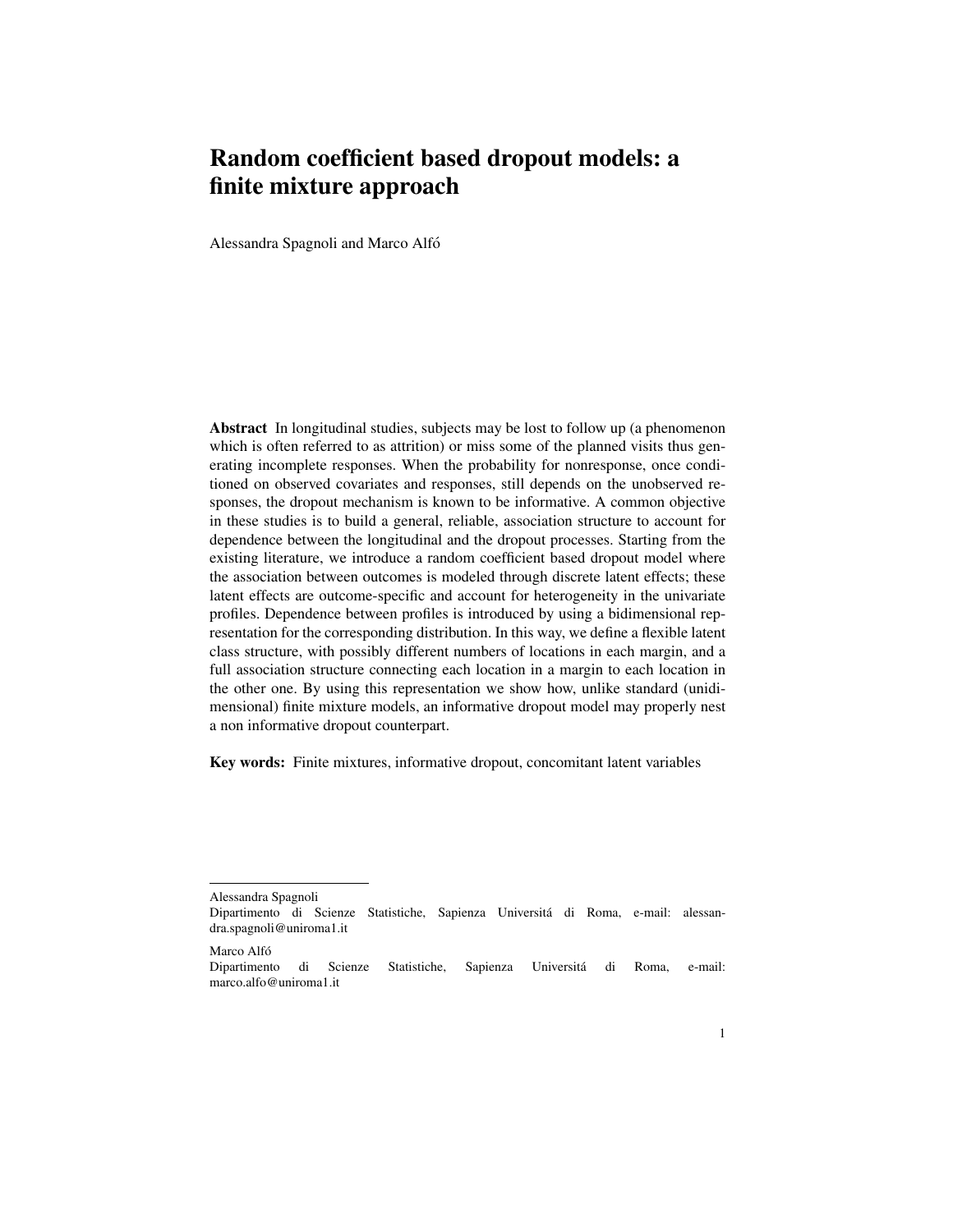## 1 Introduction

In longitudinal studies, measurements from the same individuals (units) are taken repeatedly over time. These kind of studies often suffer of attrition, since individuals may dropout of the study before the scheduled completion time and thus present incomplete data. When the reasons for dropout is related to unobserved responses, even after controlling for available covariates and responses, the missingness is known to be informative. In such studies, scientific interest may focus on the association structure between the longitudinal measurements and the missigness process. In a seminal paper, [10] discuss a class of statistical models for non ignorable dropout, referred to as Random Coefficient Based Dropout Models (RCBDM), where marginal association between the longitudinal and the survival process arises due only to dependent, outcome-specific, random coefficients. Separate models are hypothesized for the two partially observed processes, which share a common (correlated) set of random coefficients. In the context of binary responses, [2] propose an extension of these models by defining a semi-parametric selection model where the longitudinal and the dropout processes are linked through correlated random effects. The random effects are usually assumed to be Gaussian, but this assumption has been questioned by some authors, see eg [14], since the resulting inferences can be sensitive to assumptions that cannot be verified from the available data. In this perspective, [13], investigated the effect of misspecifying the random effect distribution on parameter estimates and standard errors when a shared parameter model is considered. They showed that, as the number of repeated longitudinal measurements per individual grows, the effect of misspecifying the random effect distribution vanishes for certain parameter estimates, thus referring, implicitly, to theoretical results in [4]. But in several contexts, for example in clinical research, the follow up times are usually short, and individual sequences include only a few information on the random effects; therefore, the choice of the random effect distribution may be important. As far as selection models are entailed, just to mention a few, [19] used a Monte Carlo EM algorithm for linear mixed model with Gaussian random effects, [8] propose a Laplace approximation to overcome the high-dimensional integration over the distribution of the random effects. Numerical integration techniques, such as standard or adaptive Gaussian quadrature, can be used as well. In this paper, we are interested to investigate the association structure between measurement and dropout processes when the random coefficient distribution is left completely unspecified, adopting a finite mixture perspective. We consider a bivariate distribution for the random coefficients that is equal to the product of the marginal distributions only when the dropout mechanism is ignorable. The structure of the paper follows. Section 2 discusses a random coefficient based dropout model where the association between outcomes is modeled through discrete latent effects. Section 3 describes the proposed ML algorithm. Last section contains concluding remarks.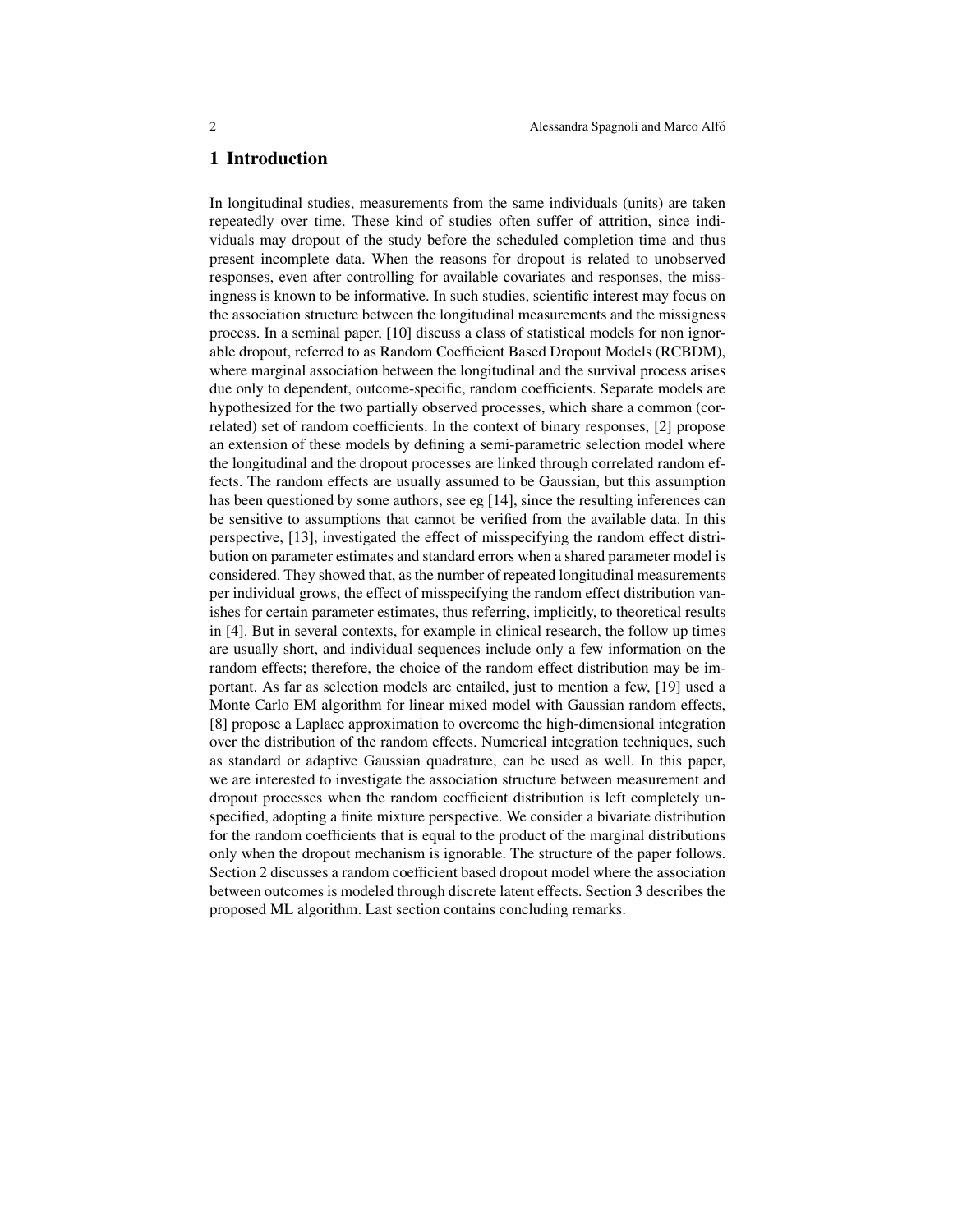#### 2 Random coefficient-based models

Let  $Y_i$  represent a set of longitudinal measurements recorded on  $i = 1, \ldots, n$  subjects at time  $t = (1, \ldots, T)$ , associated to a row vector of p covariates  $\mathbf{x}_{it} = (x_{it1}, \ldots, x_{itp})$ . Let us assume that the observed responses  $y_{it}$  are realizations of a random variable with density in the exponential family and canonical parameter,  $\theta_{it}$ . The canonical parameter is defined as follows:

$$
\theta_{it} = \mathbf{x}_{it}^{\mathsf{T}} \boldsymbol{\beta} + \mathbf{x}_{it}^{\mathsf{T}} \mathbf{b}_{i}
$$
 (1)

The terms  $\mathbf{b}_i$ ,  $i = 1, \ldots, n$ , are used to model unobserved individual-specific (timeinvariant) heterogeneity common to each lower-level unit (time) within the same *i*th upper-level unit (individual), while  $\beta$  is a *p*−dimensional vector of fixed regression parameters. Those effects that vary across individuals are collected in the design vector  $\mathbf{z}_{it} = (z_{it1},...,z_{itm})$ . We denote with  $\mathbf{R}_i$  the missing data indicator vector, with generic element defined as  $R_{it} = 1$  if the *i*th unit drops out at any point in the windows  $(t-1,t)$ ,  $R_{it} = 0$  otherwise. Using this representation, we are implicitly assuming a discrete structure for the time to dropout; however the following arguments apply to continuous time survival process as wel. We assume that, once a person drops out, he or she is out forever (attrition). If the designed completion time is denoted by *T*, we will have  $T_i \leq T$  measures for each unit. We may introduce an explicit model for the dropout mechanism, conditioning on a set of dropout specific  $covariates,  $v_i$ , and the random coefficients in the longitudinal response model:$ 

$$
h(\mathbf{r}_i|\mathbf{v}_i,\mathbf{y}_i,\mathbf{b}_i)=h(\mathbf{r}_i|\mathbf{v}_i,\mathbf{b}_i)=\prod_{t=1}^{T_i}h(r_{it}|\mathbf{v}_i,\mathbf{b}_i) \qquad i=1,\ldots,n
$$
 (2)

where the corresponding canonical parameter is:  $\phi_{it} = \mathbf{v}_{it}^T \boldsymbol{\gamma} + \mathbf{d}_{it}^T \mathbf{b}_i$ . These models are usually referred to as shared parameter models, see [21],[22], and are based on the assumption of conditional independence between the longitudinal response and the dropout indicator; as it can be easily noticed, they assume a perfect linear correlation between the latent variables in the two equations. In this framework, the joint density of the measurements process  $Y_{it}$  and the missigness process  $R_{it}$  may be written as:

$$
\int \left[ \prod_{t=1}^{T} f(y_{it} | \mathbf{x}_{it}, \mathbf{b}_{i}) \prod_{t=1}^{T_{i}} h(r_{it} | \mathbf{v}_{it}, \mathbf{b}_{i}) \right] dG(\mathbf{b}_{i}) \tag{3}
$$

where  $G(\cdot)$  represents a discrete or a continuous random coefficient distribution. Here, measurement and missigness processes are assumed to be independent given the random effects  $\mathbf{b}_i$ ; therefore, if any, association is completely accounted for by this latent structure. Correlated random effects represent a further alternative, see eg [1]: the unobservable latent characteristics control for potential overdispersion in the univariate profiles and for association between the measurements and missingness processes; this structure, however, avoids unit correlation estimates, and represents a more flexible approach when compared to shared random effects, where conditional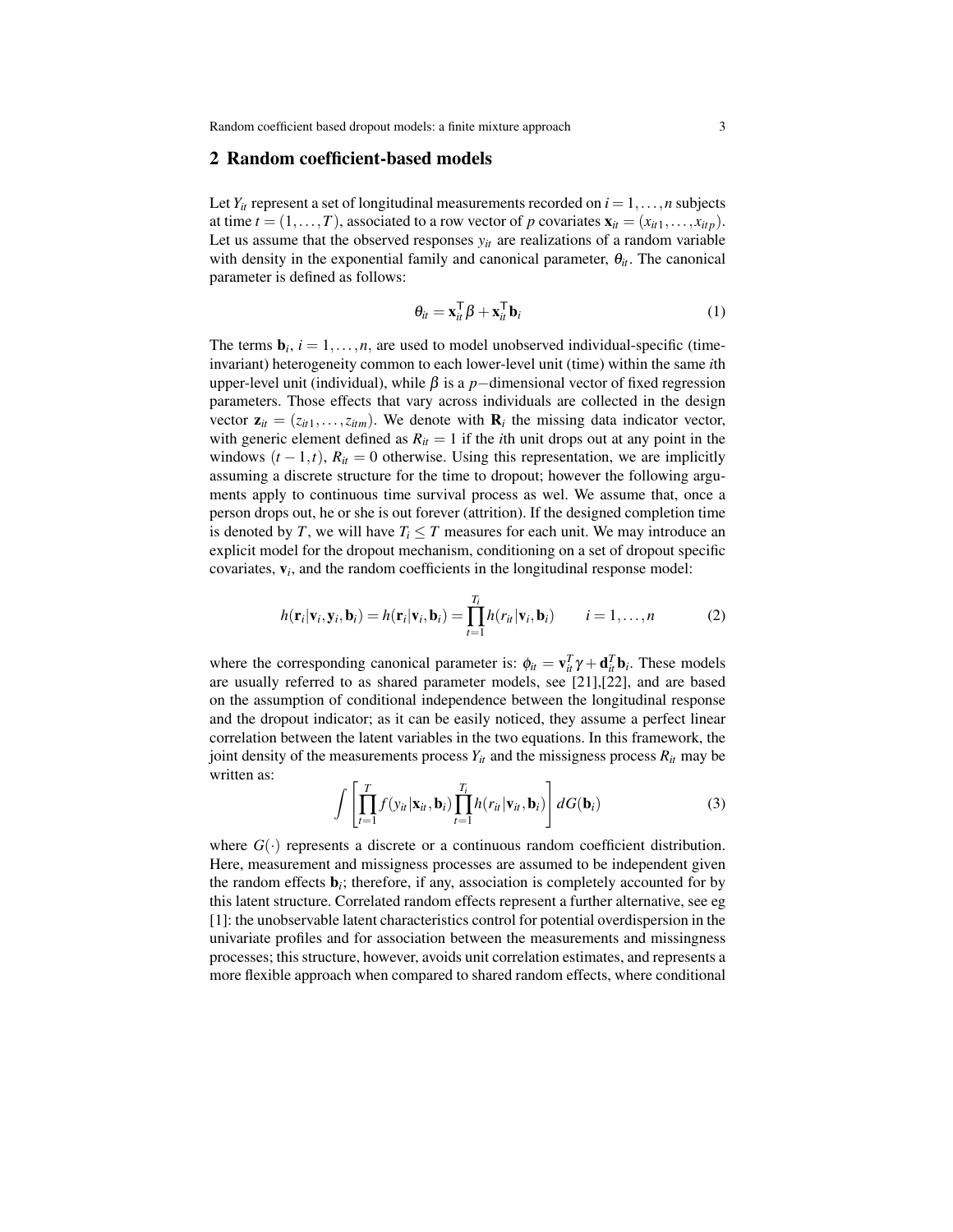independence still hold. Let  $\mathbf{b}_i = (\mathbf{b}_{1i}, \mathbf{b}_{2i})$  denote a set of subject and outcome specific random coefficients; then, the joint density of the measurement process  $Y_{it}$  and the missigness process  $R_{it}$  can be factorized as:

$$
\int \left[ \prod_{t=1}^T f(y_{it} | \mathbf{x}_{it}, \mathbf{b}_{1i}) \prod_{t=1}^{T_i} h(r_{it} | \mathbf{v}_{it}, \mathbf{b}_{2i}) \right] dG(\mathbf{b}_{1i}, \mathbf{b}_{2i}) \tag{4}
$$

An extension of this association structure between random coefficients in the two equations may e defined following [5] where a general random effect model is introduced, where common, partially shared and independent (response-specific) random effects influences the measurement and the dropout processes. While it is common to assume that random effects follows a Gaussian distribution, this does not usually lead a tractable form of the integral in eqs (3) and (4). Among others, [20], [15], [17], show that the choice of the random effect distribution does not have great impact on parameter estimates, except for extreme cases, such as discrete distributions. On the same line, [13] show that when all subjects have a relatively large number of repeated measurements, the effects of a misspecifying the random effect distribution became minimal for model parameter estimates. However, [18] observe that the choice of an appropriate random effect distribution is generally difficult for, at least, three reasons. There is often little information about these unobservables, thus any distributional assumption is difficult to justify, by looking only at observed data. When high dimensional random coefficients are considered, the use of a parametric multivariate distribution imposing the same shape on every dimension can be restrictive. A potential dependence of the random effects on unobserved covariates induces heterogeneity that cannot be captured by common parametric assumptions. In studies where some subjects have few measurements, ie due to dropout, the choice of the random coefficient distribution may therefore be important. A finite mixture approach avoids any unverifiable assumptions upon this distribution, frequently referred to as the *mixing* distribution. In this perspective, [18] propose a semi-parametric shared parameter model to analyze continuous longitudinal responses while adjusting for non monotone missingness. On the same line, [2] jointly analyze longitudinal binary responses subject to dropout trough a selection model with correlated, outcome-specific, random coefficients. Using a finite mixture approach, the log-likelihood function in equation (4) can be written as follows:

$$
\ell(\cdot) = \sum_{i=1}^{n} \left\{ \sum_{k=1}^{K} f(\mathbf{y}_i | \mathbf{x}_i, \mathbf{b}_{1k}) h(\mathbf{r}_i | \mathbf{v}_i, \mathbf{b}_{2k}) \pi_k \right\} = \sum_{i=1}^{n} \left\{ \sum_{k=1}^{K} f(\mathbf{y}_i, \mathbf{r}_i | \mathbf{x}_i, \mathbf{v}_i, \mathbf{b}_k) \pi_k \right\}
$$
(5)

where  $\pi_k = \Pr(\mathbf{b}_k) = \Pr(\mathbf{b}_{1k}, \mathbf{b}_{2k})$  is the joint probability of locations  $\mathbf{b}_k = (\mathbf{b}_{1k}, \mathbf{b}_{2k}), k =$ 1,...,*K*. The use of finite mixture has several significant advantages over parametric models; for instance, this approach is computationally efficient, and the discrete nature of the estimate may help classify subjects in components corresponding to clusters characterized by homogeneous values of random parameters. However, we may notice that the latent variables, as well as the corresponding number of locations, considered in the model to account for individual extra-model departures can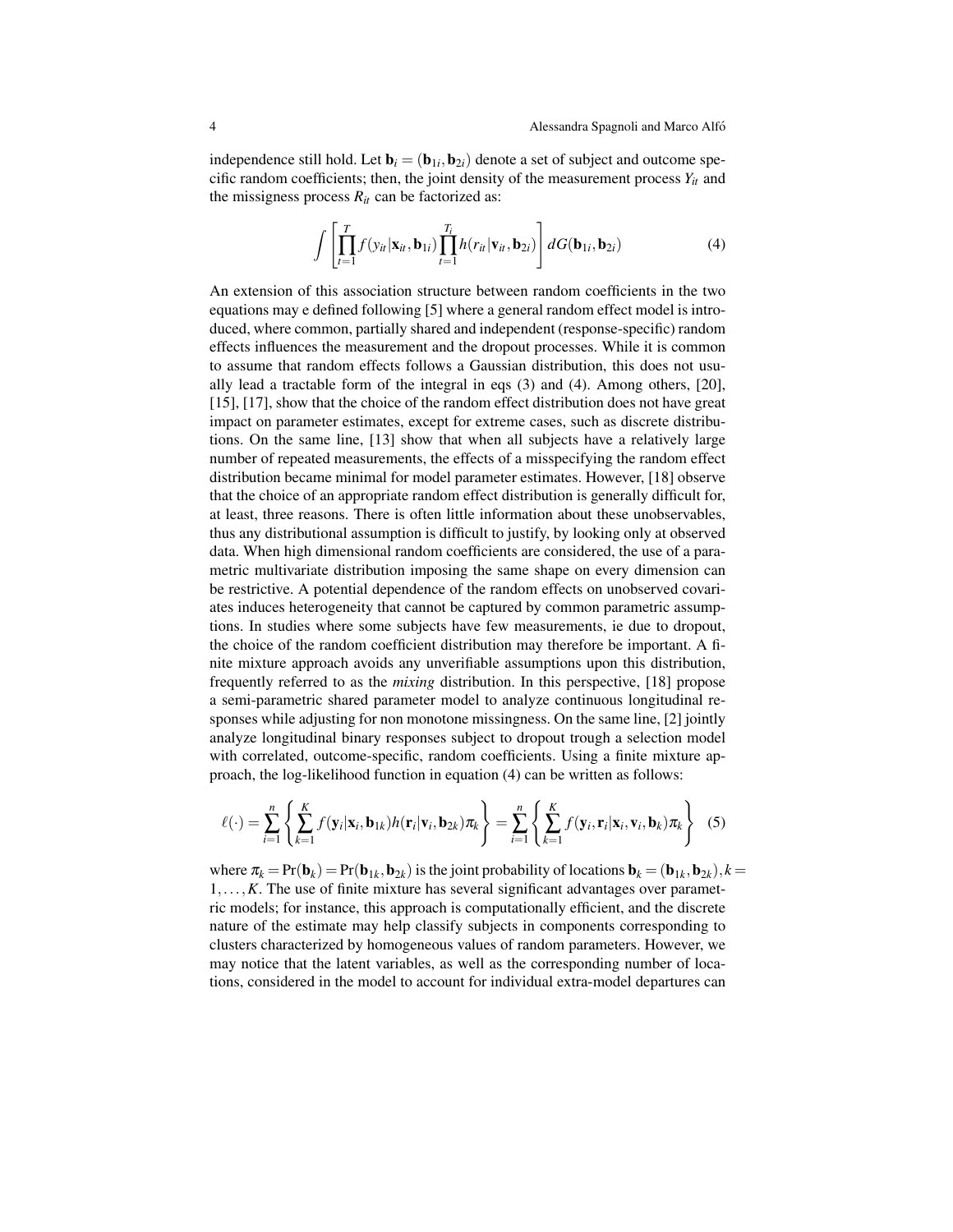be different when the longitudinal and the missingness processes are considered. For this reason, according to [3], we propose to consider different number of components, locations and/or masses for the latent variables in the two equations. When compared to previously mentioned proposals, see eg equation (5), this is a more flexible representation for the random coefficient distribution and, in particular, this model properly nests a model which describes the dropout as being non informative. That is, the proposed MNAR model properly nests a MAR countepart, while in case of equation (5) this is not true. Let us suppose the joint bivariate distribution of the random effects has the following marginal representation [9]:

$$
P_1 = (u_{1g}, \pi_{1g}), g = 1, \ldots, K_1
$$
  $P_2 = (u_{2l}, \pi_{2l}), l = 1, \ldots, K_2$ 

with  $\pi_{1g} = Pr(b_{1i} = b_{1g}), g = 1, \ldots, K_1, \pi_{2l} = Pr(b_{2i} = b_{2l}), l = 1, \ldots, K_2$ . That is, we associate to each couple of random coefficients, say  $(b_{1g}, b_{2l})$ ,  $g = 1, \ldots, K_1$ ,  $l = 1, \ldots, K_2$ , a mass  $\pi_{gl} = Pr(\mathbf{b}_{1i} = \mathbf{b}_{1g}, \mathbf{b}_{2i} = \mathbf{b}_{2l})$ , where we do not restrict to consider the same number of components in each profile. While marginals control for heterogeneity in the univariate profiles, joint probabilities describe the association between latent effects in the two submodels. This approach can be related to a standard finite mixture approach where  $K = K_1 \times K_2$  components are used and each of the  $K_1$  locations in the first profile appears in a couple with each of the  $K_2$  locations corresponding to the second profile. Theorem 1 in [6] shows that the elements of any probability matrix  $\pi \in \Pi_{K_1K_2}$ , where the latter represents the set of  $K_1 \times K_2$ probability matrices, can be decomposed as:

$$
\pi_{gl} = \sum_{h=1}^{M} \tau_h \pi_{1g|h} \pi_{2l|h} \tag{6}
$$

for an appropriate choice of *M*. Obviously, the following constraints hold:

$$
\sum_h \tau_h = \sum_g \pi_{1g|h} = \sum_l \pi_{2l|h} = \sum_g \sum_l \pi_{gl} = 1
$$

Therefore, the two set of random coefficients  $\mathbf{b}_{1i}$  and  $\mathbf{b}_{2i}$ ,  $i = 1, \ldots, n$  are independent conditional on belonging to the *h*-th (upper level) latent class  $h = 1, \ldots, M$ . Random coefficients control for heterogeneity in the univariate profiles, while the hierarchy of the latent components control for potential dependence between outcome-specific random coefficients; this somewhat leads to separability of univariate heterogeneity and bivariate dependence. In some way, the hierarchical structure for  $\pi_{gl}$  resembles a copula-based model, where dependence between profiles is modeled through a copula function joining the marginal distributions for the outcome-specific random coefficients, see [13]. The independence case arises simply when  $M = 1$ ; in this case, the dropout mechanism is non ignorable. The dropout probability still depends on unobserved sources of variation, but these are independent on those influencing the longitudinal measurements. When  $M \geq 2$  we have some form of dependence and we can define different non ignorable dropout mechanisms according to the values assumed by the parameter *M*. In this sense, it may be interesting to investigate the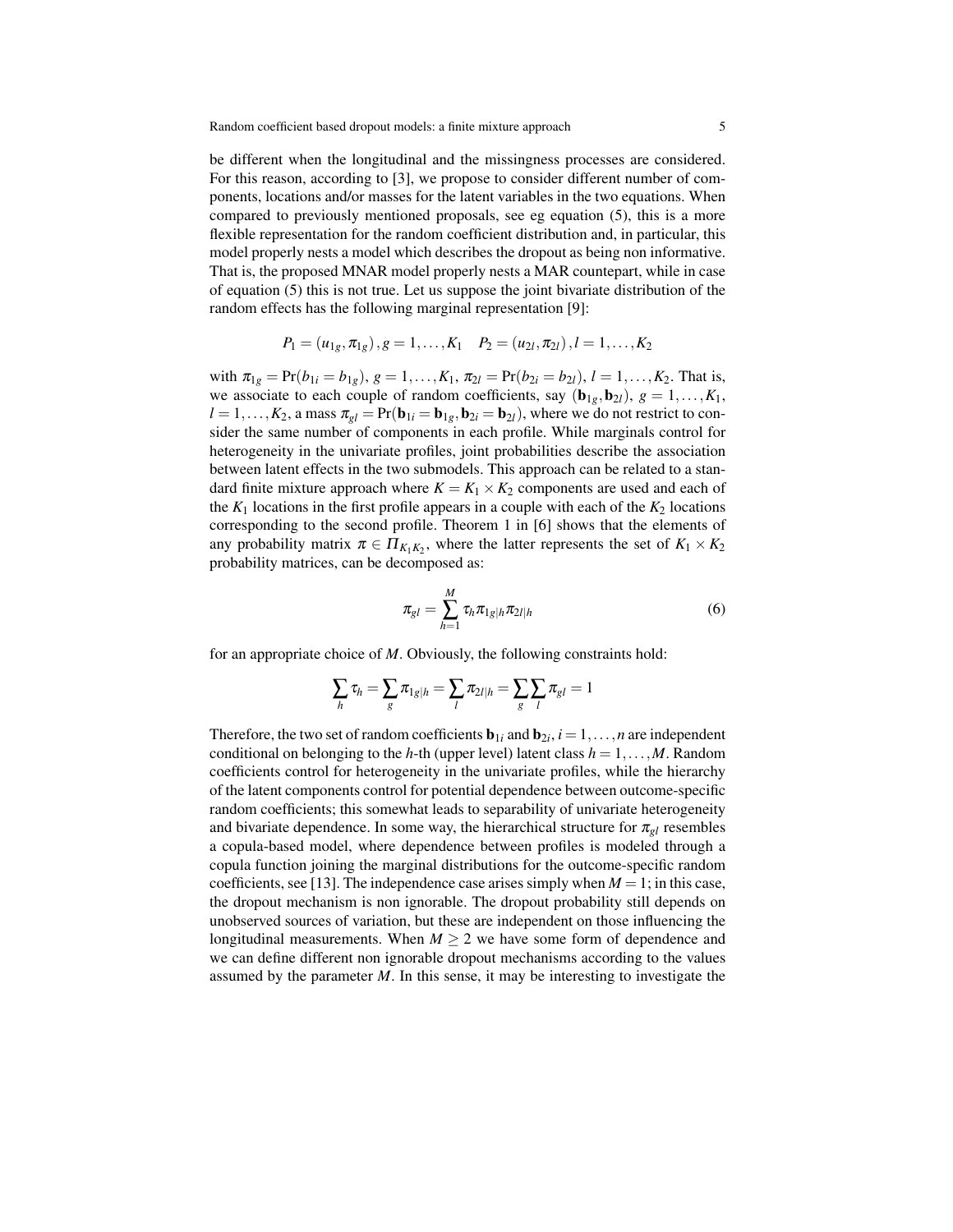sensitivity of the results with respect to model assumptions when *M* moves away from 1, as for example in [16].

## 3 ML Parameter Estimation

The data vector is composed by an observable part  $y_i$  and by unobservables  $z_i =$  $(z_{i1},...,z_{iK})$  and  $\zeta_i = (\zeta_{i1},...,\zeta_{iM})$  representing lower and upper level membership vectors. For fixed  $K_1$ ,  $K_2$  and  $M$ , we assume  $\mathbf{z}_i$  and  $\zeta_i$  have multinomial distributions, with probabilities  $\pi_{gl}, g = 1, \ldots, K_1, l = 1, \ldots, K_2$  and  $\tau_h, h = 1, \ldots, M$ . The complete data likelihood is given by

$$
L_{c}(\cdot) = \prod_{i=1}^{n} \prod_{g=1}^{K_{1}} \prod_{l=1}^{K_{2}} \left\{ f(\mathbf{y}_{i}, \mathbf{r}_{i} | z_{igl}) \left[ \prod_{h=1}^{M} \pi_{1g|h} \pi_{2l|h} \tau_{h} \right]^{ \zeta_{ih}} \right\}^{z_{igl}}
$$
  
= 
$$
\prod_{i=1}^{n} \prod_{g=1}^{K_{1}} \prod_{l=1}^{K_{2}} \left\{ \prod_{t=1}^{T_{i}} f(y_{it} | z_{igl}) h(r_{it} | z_{igl}) \left[ \prod_{h=1}^{M} \pi_{1g|h} \pi_{2l|h} \tau_{h} \right]^{ \zeta_{ih}} \right\}^{z_{igl}}
$$

where  $\tau_h$  is the prior probability for the *h*−th upper level latent class,  $\pi_{1}$ <sub>*g*|*h*</sub> and  $\pi_{2*l*|<sub>h</sub>}$  are the conditional probabilities of belonging to the *g*-th and the *l*.th lower level components, conditional on being in the *h*-th class. We partition the parameter vector  $\Psi = (\Psi_g, \Psi_l, \Psi_{glh})$ , where  $\Psi_g$  and  $\Psi_l$  denote the parameter vectors for the longitudinal and the dropout process, respectively, while  $\Psi_{glh} = \{(\pi_{1g|h}, \pi_{2l|h}), \tau_h\}.$ By writing  $f_{igl} = f(\mathbf{y}_i, \mathbf{r}_i | z_{igl}) = f(\mathbf{y}_i | z_{igl}) h(\mathbf{r}_i | z_{igl})$ , the score function is:

$$
S_c(\Psi_g) = \sum_{i=1}^n \sum_{l=1}^{K_2} w_{igl} \frac{\partial}{\partial \Psi_g} \left[ \log(f_{igl}) + \log(\pi_{gl}) \right] = \sum_{i=1}^n w_{ig} \frac{\partial}{\partial \Psi_g} \left[ \log(f_{ig}) \right]
$$
  

$$
S_c(\Psi_l) = \sum_{i=1}^n \sum_{g=1}^{K_1} w_{igl} \frac{\partial}{\partial \Psi_l} \left[ \log(f_{igl}) + \log(\pi_{gl}) \right] = \sum_{i=1}^n w_{il} \frac{\partial}{\partial \Psi_l} \left[ \log(h_{il}) \right]
$$
  

$$
S_c(\Psi_{glh}) = \sum_{i=1}^n w_{igl} \omega_{ih|gl} \frac{\partial}{\partial \Psi_{glh}} \left[ \log(\pi_{glh}) + \log(\pi_{l|h}) + \log(\tau_h) \right]
$$

where  $f_{ig} = f(\mathbf{y}_i | z_{igl})$ ,  $h_{il} = f(\mathbf{r}_i | z_{igl})$  and  $\omega_{ih|gl}$  is the posterior probability that the i−*th* belongs to the *h*-th upper level component, given the observed data, the lower level components and the current parameter estimates  $\hat{\Psi}^{(r)}$  . Terms  $w_{igl}$  represent the posterior probability of the unit being in the *g*-th component and the *l*-th component in the measurement and dropout profiles, respectively. In this way, we may test for independence of the two processes, through standard Wald-type or  $\chi^2$ -based statistics; in particular, when the probability of dropout depends on unobserved sources of variation, eg unobserved heterogeneity, which influences also the longitudinal response, then the dropout process is non ignorable. Molemberghs et al.(2007) show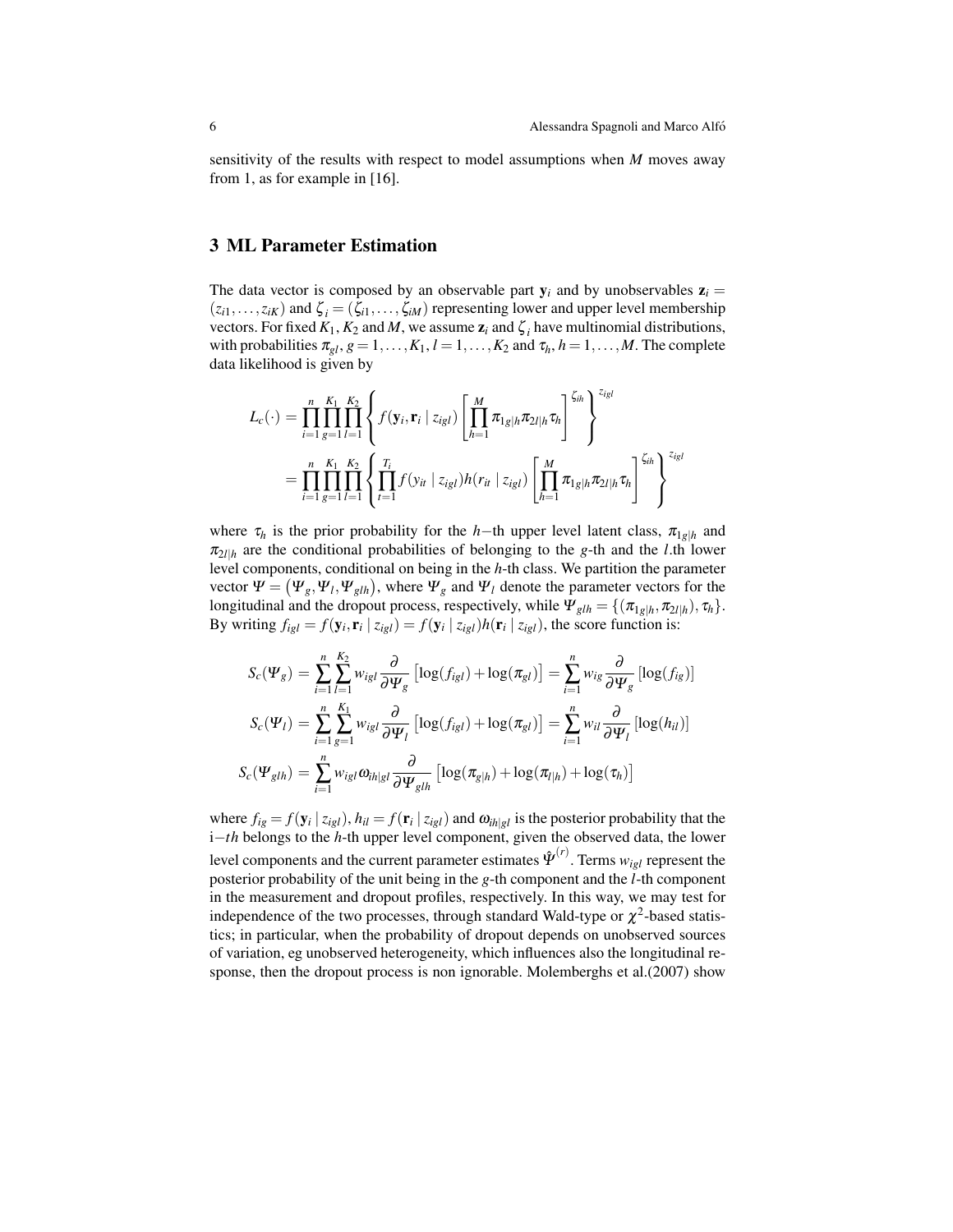that for every MNAR model, there is an MAR counterpart that produces exactly the same fit to observed data. This can be more easily understood if we look at previous score equations that resemble the score equations for univariate mixture regression models, representing a potential MAR solution. The ML estimates can be achieved, conditional on  $w_{igl}^{(r)}$ , in subsequent maximization steps. To speed ud the EM algorithm, and to ensure identifiability of a two-level latent structure with only one observation level, we may proceed by discretizing  $w_{igl}^{(r)}$  using a MAP rule, as in CEM algorithm (condition *choice="C"* in the algorithm below), or by drawing the component indicator  $\hat{z}_{igl}^{(r)}$  from a multinomial distribution using posterior probabilities as in SEM algorithms (condition *else* below), see [11]. In this case, the last the score equation resembles the one for a polytomous latent class model. The resulting EM algorithm is sketched below.

| begin                                                                                              |                     |
|----------------------------------------------------------------------------------------------------|---------------------|
| initialize $w_{i_{ol}}^{(0)}, \Psi^{(0)}, \varepsilon > 0$ repeat                                  |                     |
|                                                                                                    |                     |
| update $w_{igl}^{(t)}$                                                                             | Expectation Step    |
| if $(choice="C"')$                                                                                 |                     |
| $z_{iel}^{(t)} = 1 \quad \iff \quad w_{iel}^{(t)} = \max_{r,v} w_{irv}^{(t)};$                     | Classification Step |
| else                                                                                               |                     |
| draw $z_{i\varrho l}^{(t)}$ with probs given by $w_{i\varrho l}^{(t)}$ ;                           | Stochastic Step     |
| estimate $\beta_1^{(t)}$ , $\beta_2^{(t)}$ , $\mathbf{u}_1$ , $\mathbf{u}_2$ given $z_{icl}^{(t)}$ | Maximization Step   |
| estimate $\pi_{\rho h}^{(t)}, \pi_{l h}^{(t)}, \tau_h^{(t)}$                                       | Maximization Step   |
| until $O(\cdot)^{(t)} - O(\cdot)^{(t-1)} < \varepsilon$ ;                                          |                     |
| end                                                                                                |                     |

Algorithm 1: Pseudo-code of the proposed SEM-CEM algorithm

#### 4 Conclusions

We have defined a random coefficient based dropout model where the association between the longitudinal and the dropout processes is modeled through discrete outcome-specific latent effects. A bidimensional representation for the random effect distribution is used with possibly different numbers of locations in each margin, and a full association structure connecting each location in a margin to each location in the other one. The proposed approach may also be used, for example, in clinical context, where we have only few repeated measurements for subjects. The main advantage of a more flexible representation for the random effects distribution is that the general MNAR model properly nests a model where the dropout mechanism is non informative. This opens to a sensitivity analysis of changes in model parameter estimates as the number of upper level components, *M*, moves from 1.